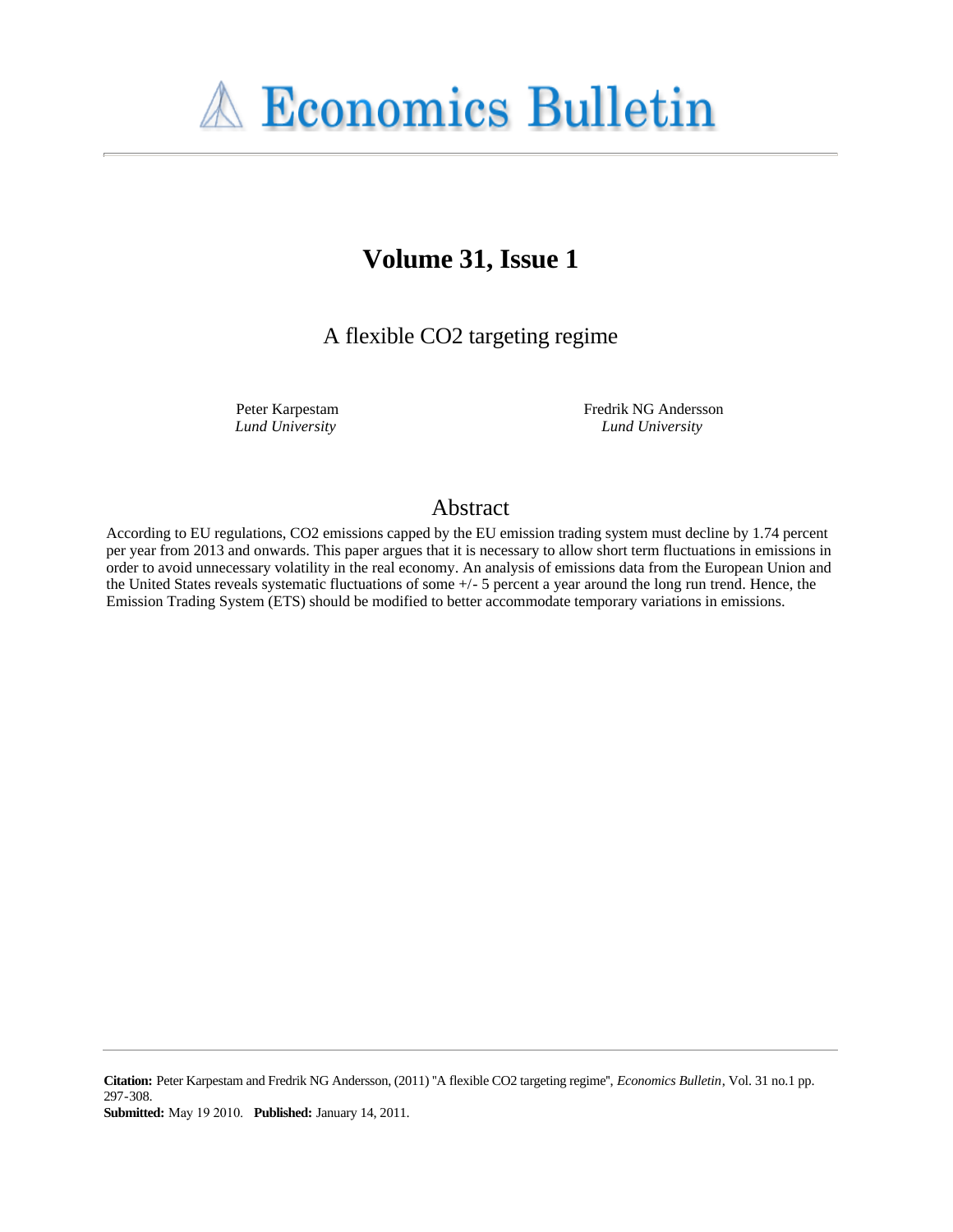#### **1. Introduction**

One of the European Union's policy objectives is to achieve large reductions of  $CO<sub>2</sub>$ emissions. For example, both individual member states and the EU are considering a wide set of policy tools in order to reduce emissions by at least 20% by 2020 (compared to the 1990 emission level). A prominent example of one policy tool is the EU Emissions Trading System (EU ETS), which establishes a cap on emissions and introduces a market for carbon allowances. Installations incorporated under the cap are only allowed to emit  $CO<sub>2</sub>$  if they are in possession of emission allowances. The cap currently covers 11 000 installations, which corresponds to about 40% of all  $CO<sub>2</sub> EU-emissions$  (European Commission 2009).

EU ETS was established in 2005 and the first trading period took place between 2005 and 2007. The second trading period is between 2008 and 2012 and the third trading period will begin in 2013. Starting with the third trading period, the ETS will undergo several structural reforms. One reform is that fewer of the emission allowances will be allocated to firms and more will be auctioned to the highest bidder, whereby the market will play a greater role in allocating allowances. A second reform is that the EU will begin to reduce the annual ETS caps by 1.74% per year (EU directive 2003/87/EC). This reduction factor has been derived from the Union's long run emission target (European Commission 2009)

Large reductions in emissions and avoidance of a corresponding decrease in aggregate production are only possible if firms invest in new technology and production methods. The EU contends that ETS is designed to create the appropriate incentives for firms to invest in new technology over the long term. However, since only minor considerations are given to short-term fluctuations in the demand for emission allowances, we argue that this may yield large fluctuations in the price of emission allowances, which may damage its important role as a signal for firms to invest in environmental-friendly technology.

 We analyze how ETS will work over the short term when variations in economic activity, such as business cycles and varying weather conditions, create fluctuations in the demand for  $CO<sub>2</sub>$  emission allowances.

The EU controls the supply of emission allowances and therefore has a governing impact on the market for allowances. In order to meet the long term reduction targets of  $CO<sub>2</sub>$ emissions, the EU can choose to operate in the market in two ways. The first alternative is that the EU can supply a fixed level of allowances, which means that the market will determine the price. The other alternative is to fixate the price and let the market determine how many allowances the EU should supply. The EU has currently chosen the first alternative *i.e.* to supply a fixed level of allowances. In economic theory, there should be no principal difference between these two options. If the demand for emission allowances is known, EU can fixate the supply of allowances and generate the same market equilibrium as they would if they chose to fixate the price. However, if the demand function for emission allowances is unknown, the two alternatives will not necessarily generate the same outcome with respect to the price and the sold quantity of emission allowances.

Several authors have analyzed the merits and shortcomings of fixating the quantity vs. the price, and their respective pros and cons are subject to considerable debate. Weitzman (1974) and Hepburn (2006) argue that under uncertainty, fixating the price is better than fixing the supply. Mendelsohn (1984) and Krysiak (2008), on the other hand, suggest that price based regulations may lead to suboptimal investment decisions and they therefore advocate quantity based controls.

However, the literature primarily focuses on the long run and does not take into account the fact that short term factors can cause a variation in the demand for emission allowances. The carbon price will be highly uncertain if short term factors have a large impact on the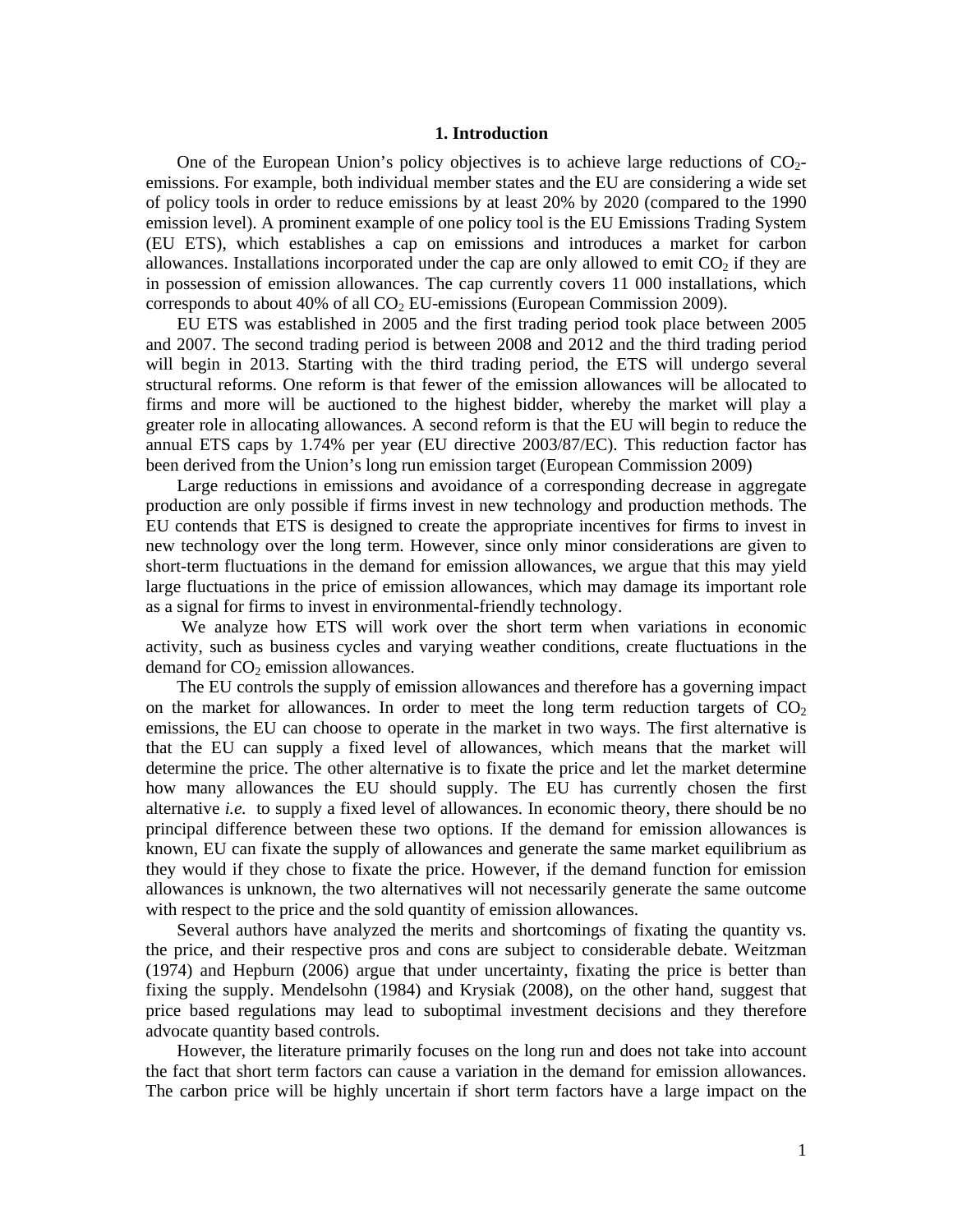demand for allowances on the market. If there are great short term variations in the demand for emission allowances, the carbon price will be subject to large fluctuations as well.

As discussed by the ECB (2004); if the price mechanism is to operate properly, relative prices have to be fairly stable over time to make sure that the price mechanism is not misinterpreted. Large price fluctuations make it difficult for agents to determine whether the changes are predominantly permanent or temporary. Empirical studies support the notion that when there is uncertainty and markets are hectic, companies will increase their expected profit margin before investing in certain activities, which will have the effect of reducing the overall level of investments (see *e.g.* Pindyck and Solimano 1993, Servén 2003, and Demir 2009). Understanding the short term variations in  $CO<sub>2</sub>$  emissions is therefore essential.

In this paper, we analyze the size of the short term variations in  $CO<sub>2</sub>$  emissions and discuss their potential effect on the ETS and the carbon price. In order to analyze the short run, we must consider frequencies including the business cycle. To obtain several observations of the business cycle, we have to go back in time and cannot just consider the official ETS data which begins in 2005. We have therefore collected data from the US energy department, which covers emissions from burning of fossil fuels between 1871 and 2006. Although not matching the ETS completely, our analysis still yields a much needed understanding of how emissions fluctuate over the short term.

The remainder of the paper is organized as follows; Section 2 discusses the design of the ETS, Section 3 presents the empirical analysis and Section 4 discusses the results.

#### **2. The European Trading System**

ETS was established by EU directive 2003/87/EC. ETS covers 11 000 energy consuming installations over the entire Union and will expand to also include aircraft aviation within the union during 2012. By 2013, approximately 43% of all EU emissions will be covered by ETS (European Commission 2009).

ETS is divided into three trading periods or phases; Phase I (2005-2007); Phase II (2008- 2012) and Phase III (2013-2020). Beginning with Phase III, the system will undergo some major structural reforms; national allocation plans will be replaced by more union-wide directives, and free allocation of allowances will slowly be phased out in favor of more auctioning. From 2013, at least 50% of all emissions must be auctioned compared to less than 4% in Phase II (European Commission 2009).

According to the draft of the auctioning rules, all allowances allowed under the cap must be auctioned annually. Frequent auctioning during the year must furthermore contribute to ensuring that prices of emission allowances in the primary and secondary markets are harmonized. Discussions of a reservation price under which emission allowances are not sold appear redundant, and the continued official policy will be a quantity control rather than a fixation of the price. $<sup>1</sup>$ </sup>

To accommodate short term variations in the demand for allowances, ETS is partly designed to tolerate inter-temporal flexibility through a system of banking and borrowing. Agents are allowed to save surplus allowances for future usage (banking) and to borrow allowances from future allocations (Schleich *et al*. 2006). So far, banking and borrowing has proved fairly successful in the sense that there are no signs of abuse of borrowing within the system. Under the current global economic recession, which resulted in a decrease in emissions of carbon dioxide by 11 percent in  $2009^2$ , banking will allow all unused emission allowances to be saved for future use (MIT 2008).

 $\overline{\phantom{a}}$ 

<sup>&</sup>lt;sup>1</sup>These documents are available at http://ec.europa.eu/environment/climat/emission/auctioning\_en.htm

<sup>&</sup>lt;sup>2</sup> European Environment Agency Data Service, http://www.eea.europa.eu/data-and-maps/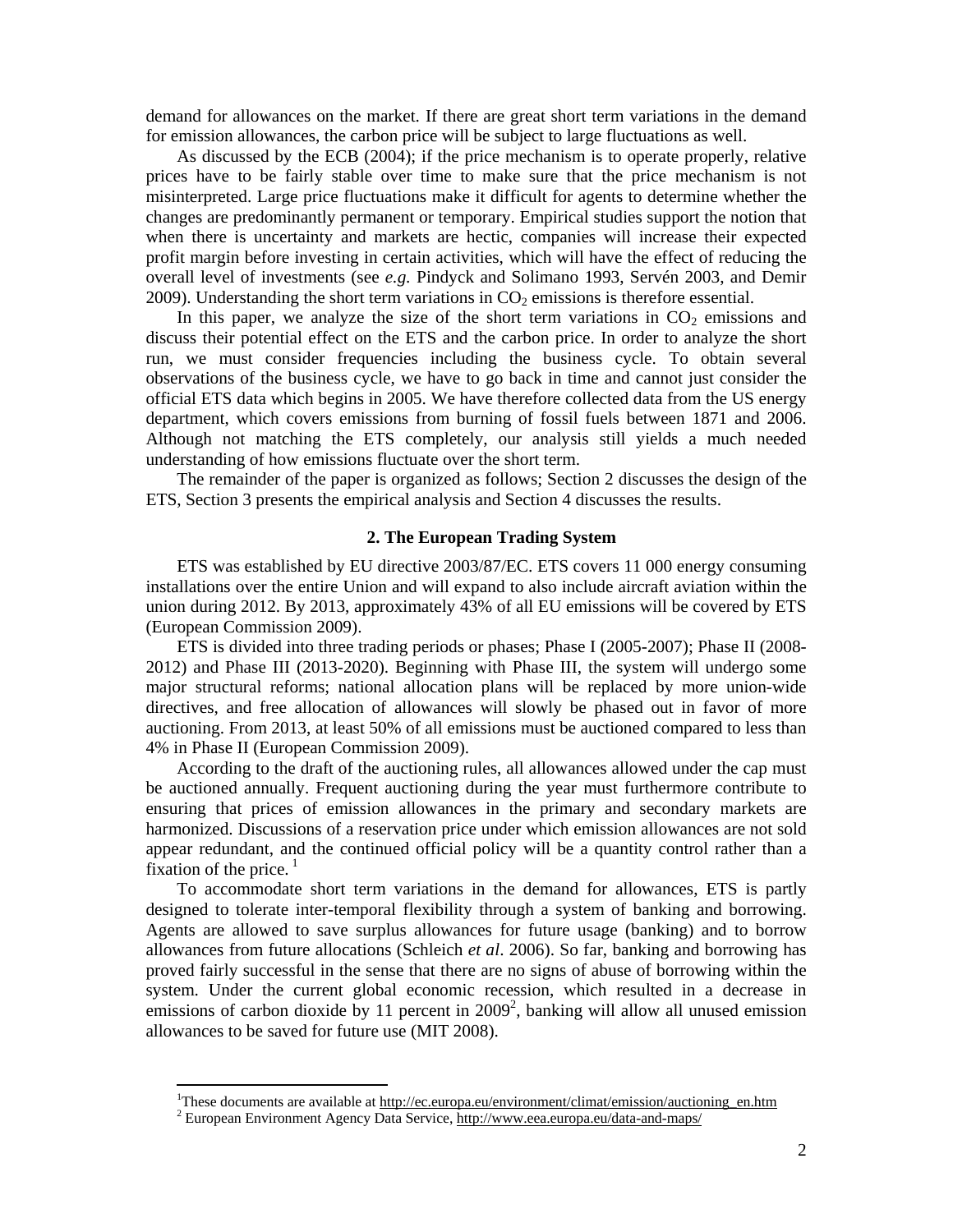It is reasonable to assume that banking with allocated allowances will have a stabilizing effect on the price. If unused emissions cannot be sold at a fair price in the secondary market, it will be possible to save them for future use. However, during the current economic recession, it has not been possible to stabilize the price on the future market<sup>3</sup>. In the summer of 2008, before the great fall in the economy, the futures price for December 2009 was around 25 Euros. Following the recession in the fall of 2008, the price declined to almost 10 Euros. The price for futures due December 2013, has declined in a similar manner from 36 Euros to somewhere between 15-18 Euros. This means that the price of emission allowances on the futures market has declined by between 40% and 50%. According to Grubb *et al.* (2009), the price did not fall further only because agents expect Phase III to launch even stricter caps and because of the possibility of banking emission allowances from the second phase to the third. These large price falls indicate that we must consider what happens to emissions not just during a server crisis, but also when there is a normal recession.

#### **3. Empirical Analysis**

We analyze short term variability in emissions of carbon dioxide by decomposing  $CO<sub>2</sub>$ data into long run and short run components. A complication for the analysis is that ETS has only been in operation since 2005, and that there have been two trading periods with a different set of rules. Furthermore, the third phase will be substantially different compared to the first two phases. Since official records of capped emissions began in 2005, the time is too short to analyze fluctuations over several business cycles. However, due to the importance of understanding short term variability in emissions, we have collected data from the Carbon Dioxide Information Analysis Center (CDIAC), which is an agency under the United States Energy Department (http://cdiac.ornl.gov). This data includes the years between 1871 and 2006 and covers emissions from burning of fossil fuels. The data excludes, for example, emissions from industrial processes.

Compared to 2005 and 2006, our data set contains more emissions than ETS traded emission allowances. As a comparison, the allocated emission allowances in 2005 and 2006 constituted 67% of the emissions in our data set. However, from 2013, several additional sectors will be covered by ETS, and the difference between our data and the official ETS data will therefore be smaller (European Commission 2009).

Emissions generated by the European Union are obtained by summing the emissions from Austria, Belgium, Denmark, Finland, France, Germany, Italy, Netherlands, Portugal, Spain, Sweden and the United Kingdom. The other member states have been excluded due to missing observations; however, our data set includes all the major industrial economies.

We calculate the growth rate in  $CO<sub>2</sub>$  emissions and decompose these, using a band pass filter,<sup>4</sup> into trend and cyclical components. The decomposition yields an estimate of the trend growth rate and five cycles of various lengths; 1-2 years; 2-4 years; 4-8 years; 8-16 years and 16-32 years. The original growth rates and the decomposed growth rates are plotted in Figure 1 and Figure 2, respectively. Summing all the cyclical components and the trend in Figure 2 for one of the countries, we obtain the original data as shown in Figure 1.

Figure 2 illustrates three important points. First, emissions have become more stable and fluctuate less since the late 1950s. Second, the trend growth rate in emissions has been declining for most of the period, but it is still not close to the European Union's target of

 $\overline{\phantom{a}}$ 

<sup>&</sup>lt;sup>3</sup> https://www.theice.com/homepage.jhtml and http://www.eea.europa.eu/data-and-maps

We use the Maximal Overlap Discrete Wavelet transform and a Haar wavelet to decompose the data. This band pass filter is chosen due to its mixture of time and frequency resolution, allowing us to control for possible outliers and structural breaks in the data. For more information see Percival and Walden (2006) and Crowley (2007).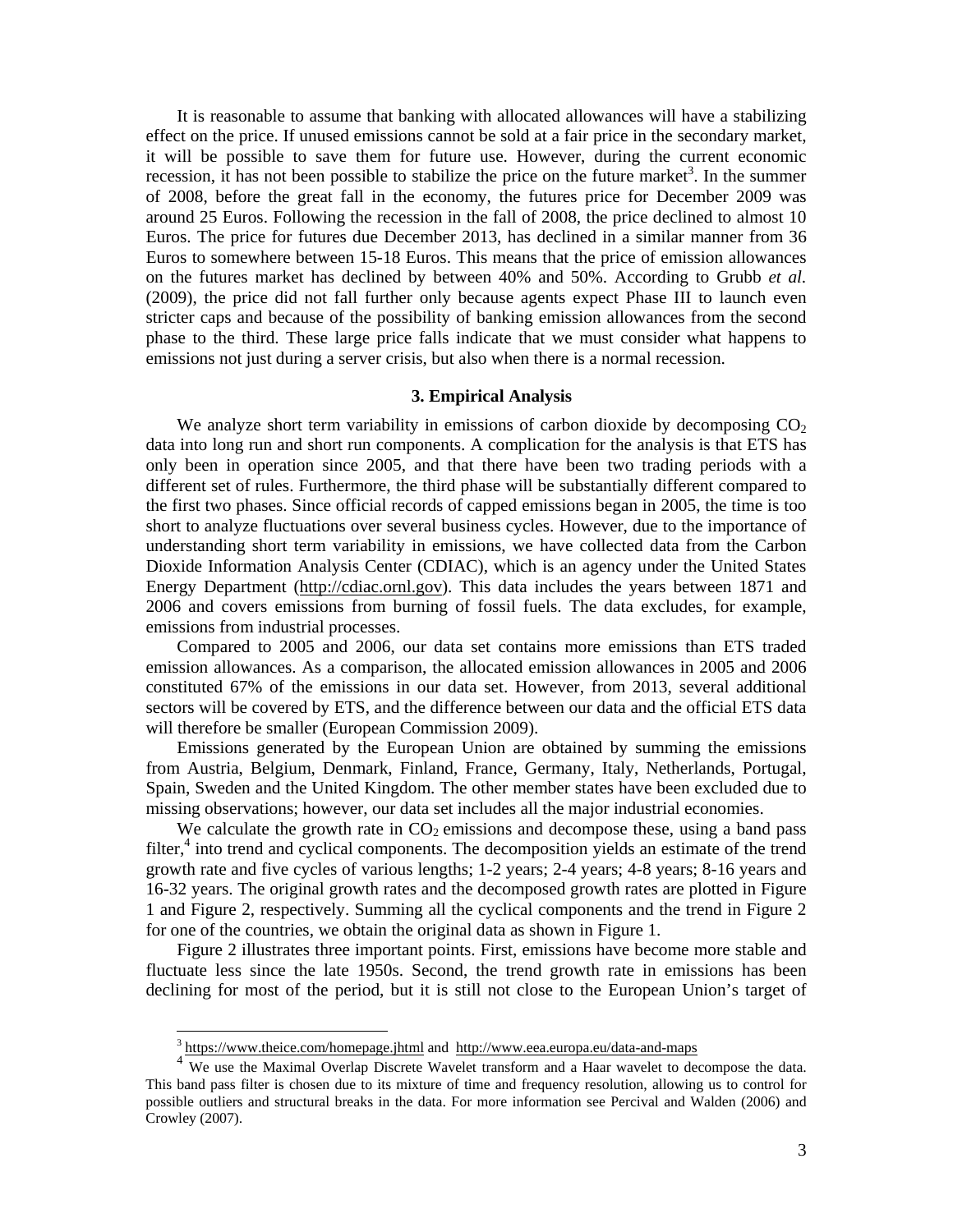reducing yearly emissions by 1.74 percent. Third, most of the variation in the data is due to the shorter cycles (1-8 years) and the size of the longer cycles (8-32 years) is relatively small. In fact, only the first three components representing cycles of 1 to 8 years have a significant effect on our analysis. Excluding the longer cycles of 8 to 32 years does not affect the results. We therefore limit the following analysis to include cycles of length 1 to 8 years, which approximately represents the typical length of a business cycle.

The figures indicate that there is a reduction in volatility in emissions since the late 1950s. When performing a Goldfeld-Quandt test, we find support for a statistically significant decline in volatility between the two periods; 1871 to 1959 and 1960 to 2006. The teststatistic and *p*-value are available in Table 1. We reject the hypothesis that the volatility for the United States as well as the European Union is the same for both periods. Furthermore, a Goldfeld-Quandt does not support dividing the modern period of 1960 to 2006 into even shorter sub-periods. This result holds for the European Union as well as the United States, see Table 1. A Jarque-Bera test confirms that the short term cyclical movements are normally distributed. The distribution of these cycles appears to be stable over the entire period 1960 to 2006.

Since the distribution of the cycles is stable for the modern period, we can calculate a 95% confidence interval for the short term fluctuations. The combined 1 to 8 year cyclical movements since 1960 and the confidence interval are plotted in Figure 3. All cycles have, by definition, a zero mean, such that the confidence interval for the European Union is approximately  $+/-$  6 percent and for the United States  $+/-$  5 percent. It is important to note that the trend growth rate in emissions has declined since the 1960s (see Panel F, Figure 2), but, as our analysis shows, the short term variations in emissions have remained statistically the same. Structural changes in the economy, such as a growing service sector, do not appear to have affected the short term variability in emissions.

If we compare our result with actual ETS data from 2005 and onwards, we find that the annual growth rates have been between +/-3%, *i.e.* similar to our results. The only exception is 2009 when the decline in emissions was 11%.

#### **4. Discussion**

Our analysis has shown that dramatic declines in the demand for emission allowances, such as the recent developments of 2008 and 2009, are not uncommon. Between 1959 and 2006, emissions fluctuated by some +/- 5 percentage points in the United States and some +/- 6 percentage points in the European Union. Of course, our data does not fully match those included in the ETS, as previously discussed, but given the results of our analysis, we may still expect large fluctuations in demand and price in the future as well. This raises the important question of price stability.

From 2013, there will be a greater reliance on auctioning and the free market factors to distribute emission allowances. It is questionable whether banking and borrowing will be able to completely stabilize the carbon market. Large price fluctuations may, moreover, disturb the important price mechanism and result in smaller amounts of investments in new technology. There are alternative systems to a fixed supply; Hepburn (2006), for example, has discussed fixating the price, or using a price and quantity based tool. Similar alternatives are also discussed by Jacoby and Ellerman (2004) and Pizer (2002).

It is interesting to note that central banks face a similar problem when they conduct monetary policy in order to keep inflation low. They control the supply of narrow money and indirectly the price of money i.e. the short term interest rate. Rather than fixating the supply of money, as has been proposed by *e.g.* Friedman (1968), they have opted for a fixed price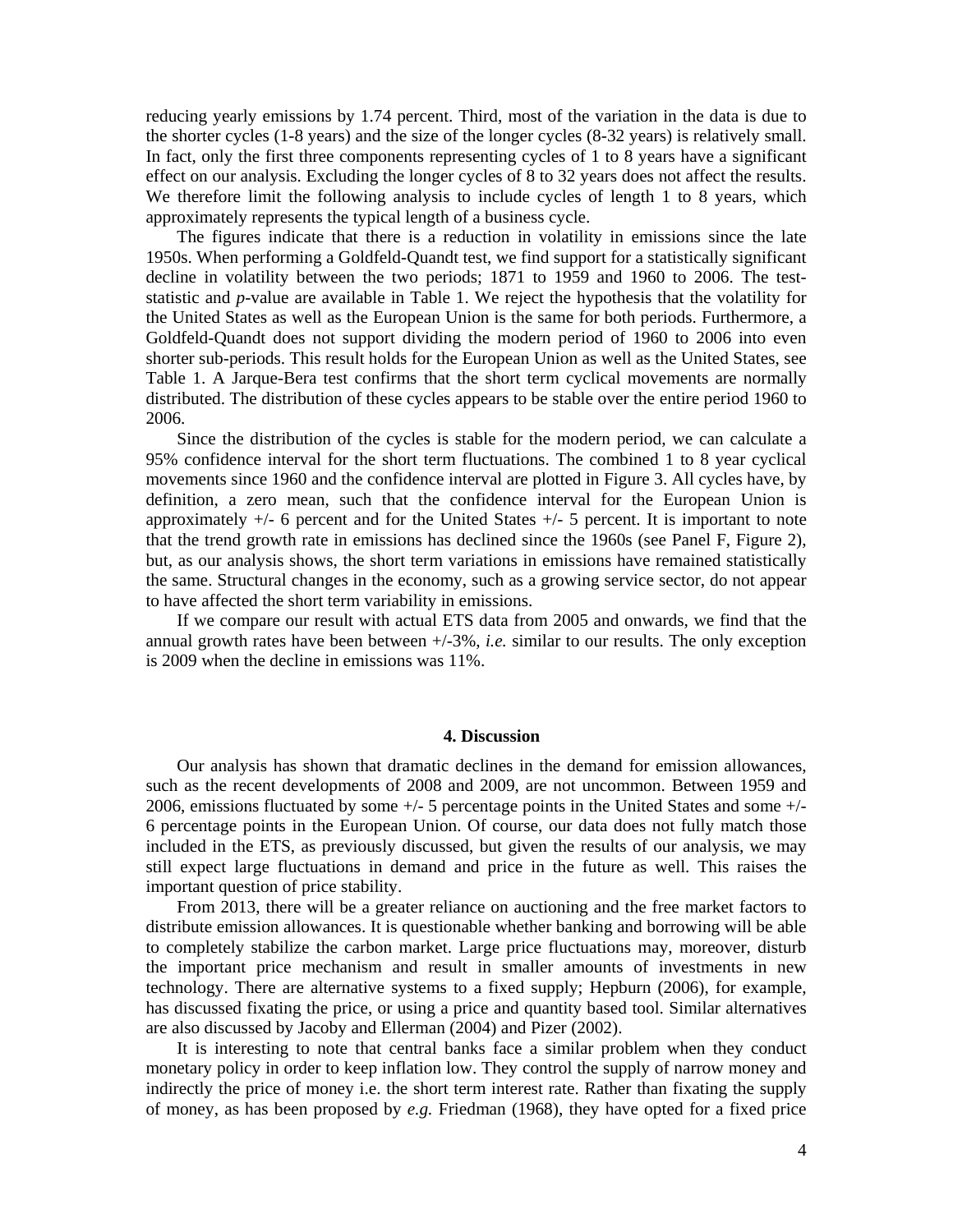and flexible supply. This way, the interest rate is stabilized (ECB 2004) and unnecessary volatility in the real economy can be avoided (Svensson 1997). ETS can, without jeopardizing the long run reduction target, operate by using a similar flexible policy where greater short term flexibility in the supply of allowances is allowed.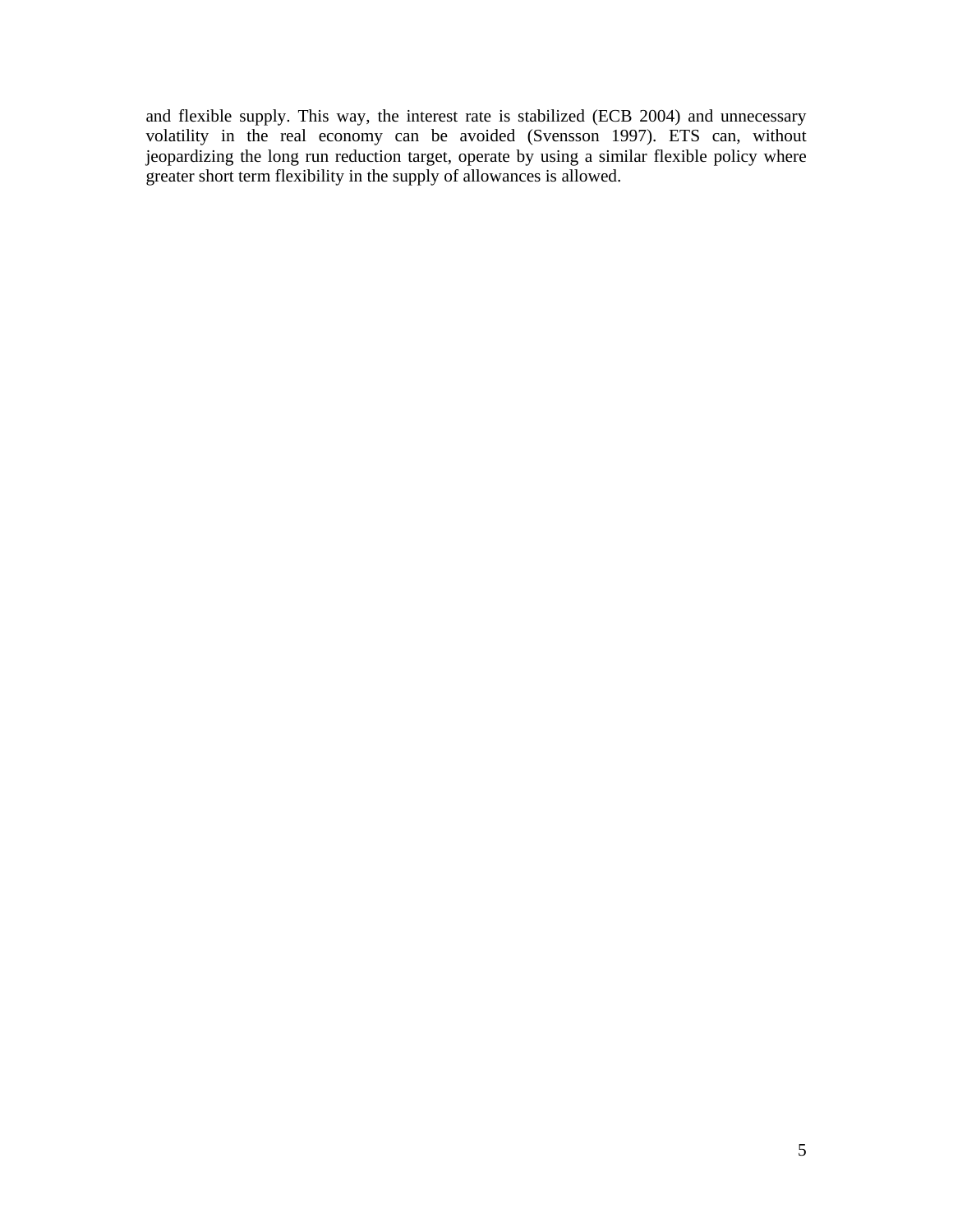#### **5. References**

Crowley, P.M. (2007) "A Guide to Wavelets for Economists" *Journal of Economics Surveys* **21 (2)**, 207-267.

European Central Bank (2004) *"The Monetary Policy of the ECB"* Frankfurt am Main, Germany.

European Commission, (2009) "EU Action against Climate Change. Leading Global Action to 2020 and Beyond" Information folder

Percival, D.B. and Walden, A.T. (2006) *"Wavelet Methods for Time Series Analysis"* Cambridge University Press

Cavallo, E., Galindo, A., Izquierdo, A and J.J. León (2010) "The Role of Relative Price Volatility in the Efficiency of Investment Allocation" IDB working paper number IDB-WP-208

Demir, F. (2009) "Macroeconomic Uncertainty and Private Investments in Argentina, Mexico and Turkey" *Applied Economic Letters* **16 (6)**, 567-571.

Friedman, M. (1968) "The Role of Monetary Policy" *The American Economic Review* **58 (1)**, 1-17.

Grupp, M., Brewer, T.L., Sato, M., Heilmayr, R. and D. Fazekas (2009) "Climate Policy and Industrial Competiveness: Ten Insights from Europe on the EU Emissions Trading System" The German Marshall Fund, Climate & Energy Paper Series number 09

Hepburn, C., (2006) "Regulation by Prices, Quantities, or Both: A Review of Instrument Choice" *Oxford Review of Economic Policy* **22 (2)**, 226-247.

Jacoby, H.D. and A.D. Ellerman (2004) "The safety valve and climate policy" *Energy Policy* **32 (4)**, 481-491.

Krysian, F. (2008) "Prices vs. Quantities: The Effects on Technology Choice" *Journal of Public Economics* **92**, 1275-1287.

Mendelsohn, R. (1984) "Endogenous Technical Change and Environmental Regulation" *Journal of Environmental Economics and Management* **11**, 202-207.

MIT Energy Initiative (May 29, 2008) "Carbon emissions trading in Europe: Lessons to be learned" http://web.mit.edu/mitei/research/spotlights/europe-carbon.html, link was valid in October 12, 2010.

Pindyck, R.S. and A. Solimano (1993) "Economic Instability and Aggregate Investment" NBER working paper number 4380

Pizer, W. (2002) "Combining Price and Quantity Controls to Mitigate Global Climate Change" *Journal of Public Economics* **85 (3)**, 409-434.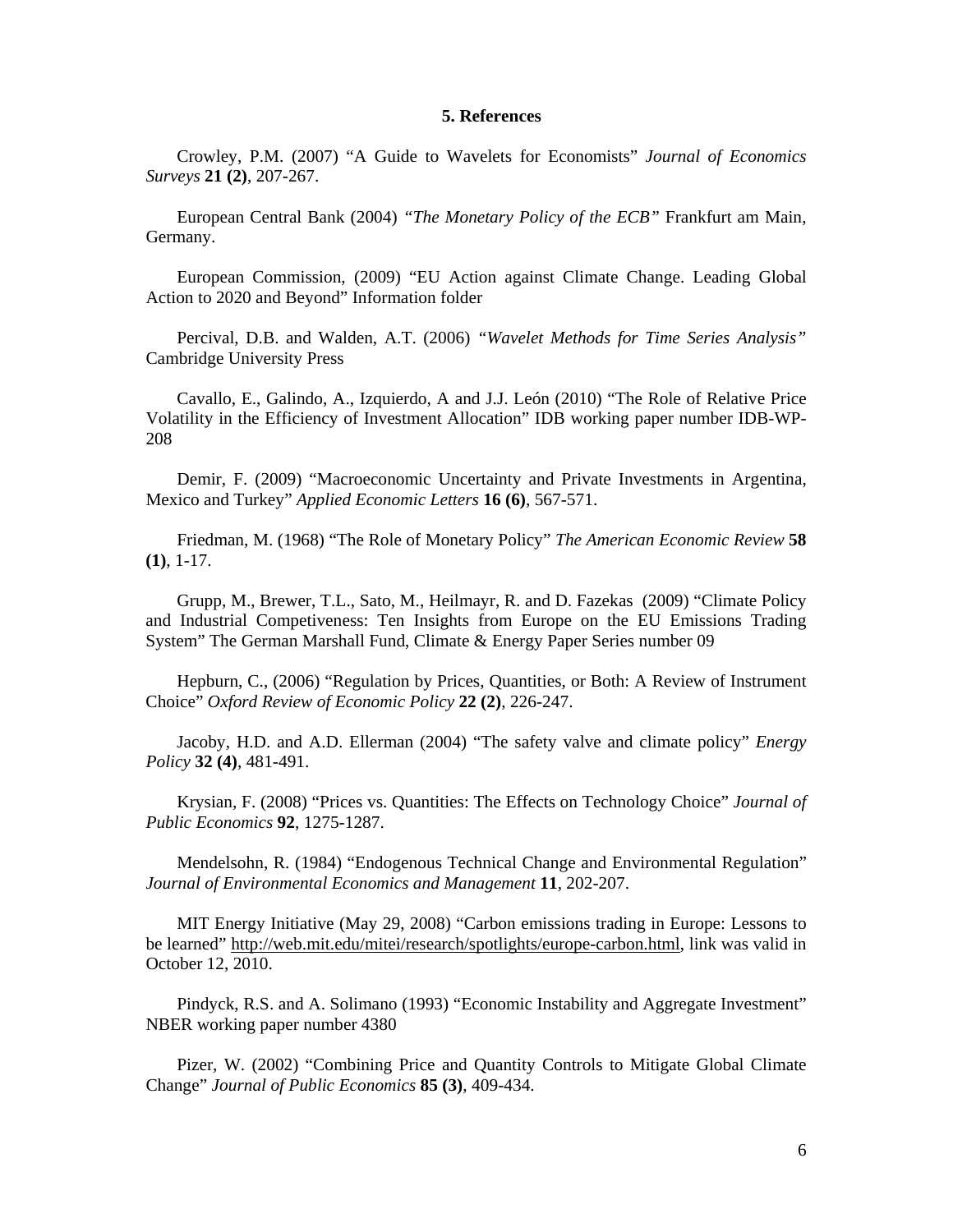Servén, L. (2003) "Real Exchange-Rate Uncertainty and Private Investments in LDCs" *Review of Economics and Statistics* **85 (1)**, 212-218.

Svensson, L.E.O. (1997) "Inflation Targeting: Implementation and Monitoring Inflation Targets" *European Economic Review* **41 (6)**, 1111-1146.

Schleich, J., Ehrhart, K-M., Hoppe, C. and S. Steifert (2004) "Banning Banking in EU Emissions Trading?" *Energy Policy* **34**, 112-120

Weitzman, M.K. (1974) "Prices vs. Quantities" *The Review of Economic Studies* **41 (4)**, 477-491.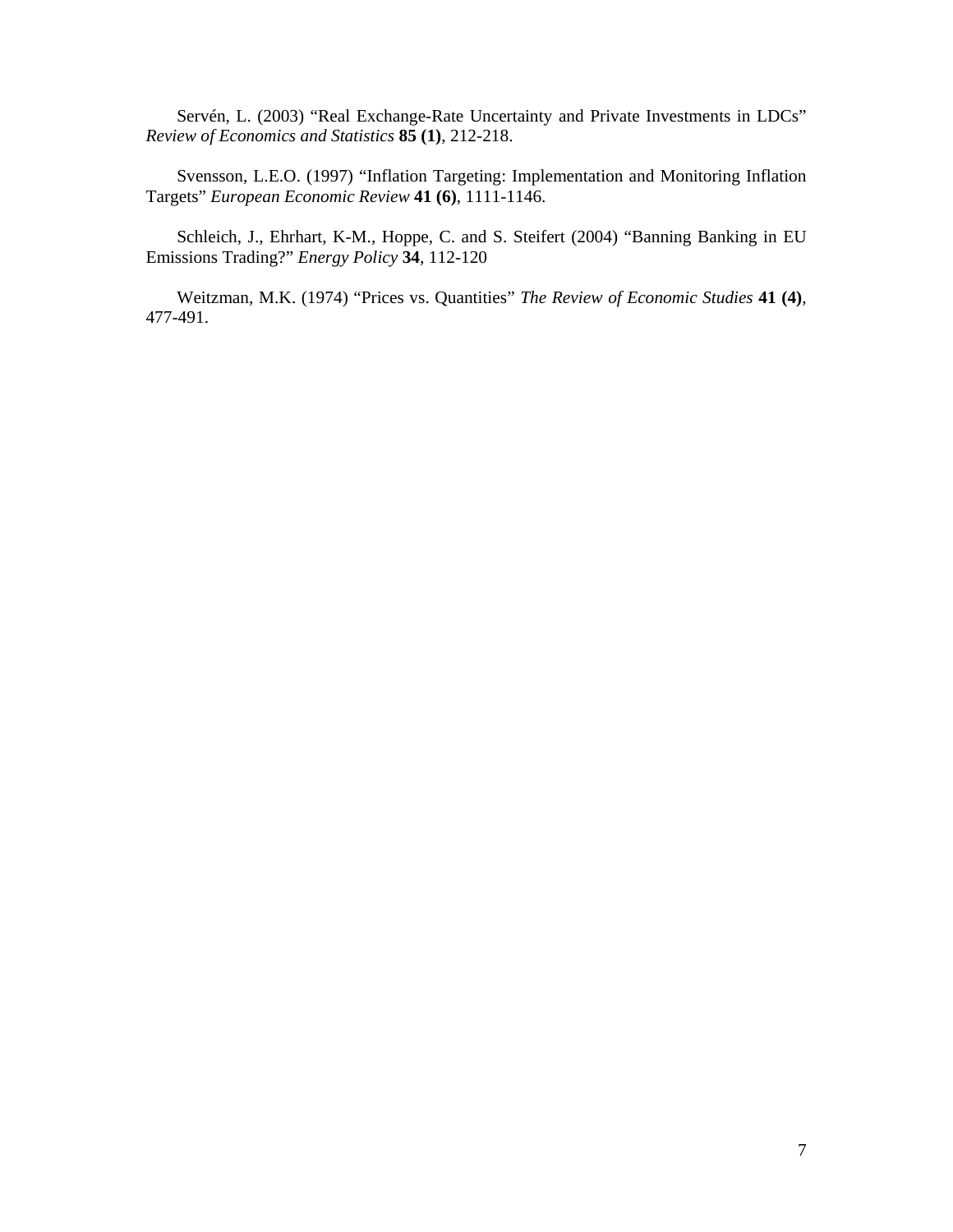|                                                                           | <b>United States</b> | Euro Area      |
|---------------------------------------------------------------------------|----------------------|----------------|
| Goldfeld-Quandts -<br>heteroskedasticity test<br>$(1871-1959; 1960-2006)$ | 13.701 (0.000)       | 20.004 (0.000) |
| Goldfeld-Quandts -<br>heteroskedasticity test<br>$(1960-1983; 1984-2006)$ | 1.589(0.133)         | 1.660(0.112)   |
| Durbin-Watson -<br>autocorrelation test<br>$(1960 - 2006)$                | 1.928                | 2.218          |
| Jarque Bera - normality test<br>$(1960 - 2006)$                           | 1.022(0.600)         | 0.058(0.972)   |

## **Table 1: Test Statistics; Cyclical Component (1-8 years)**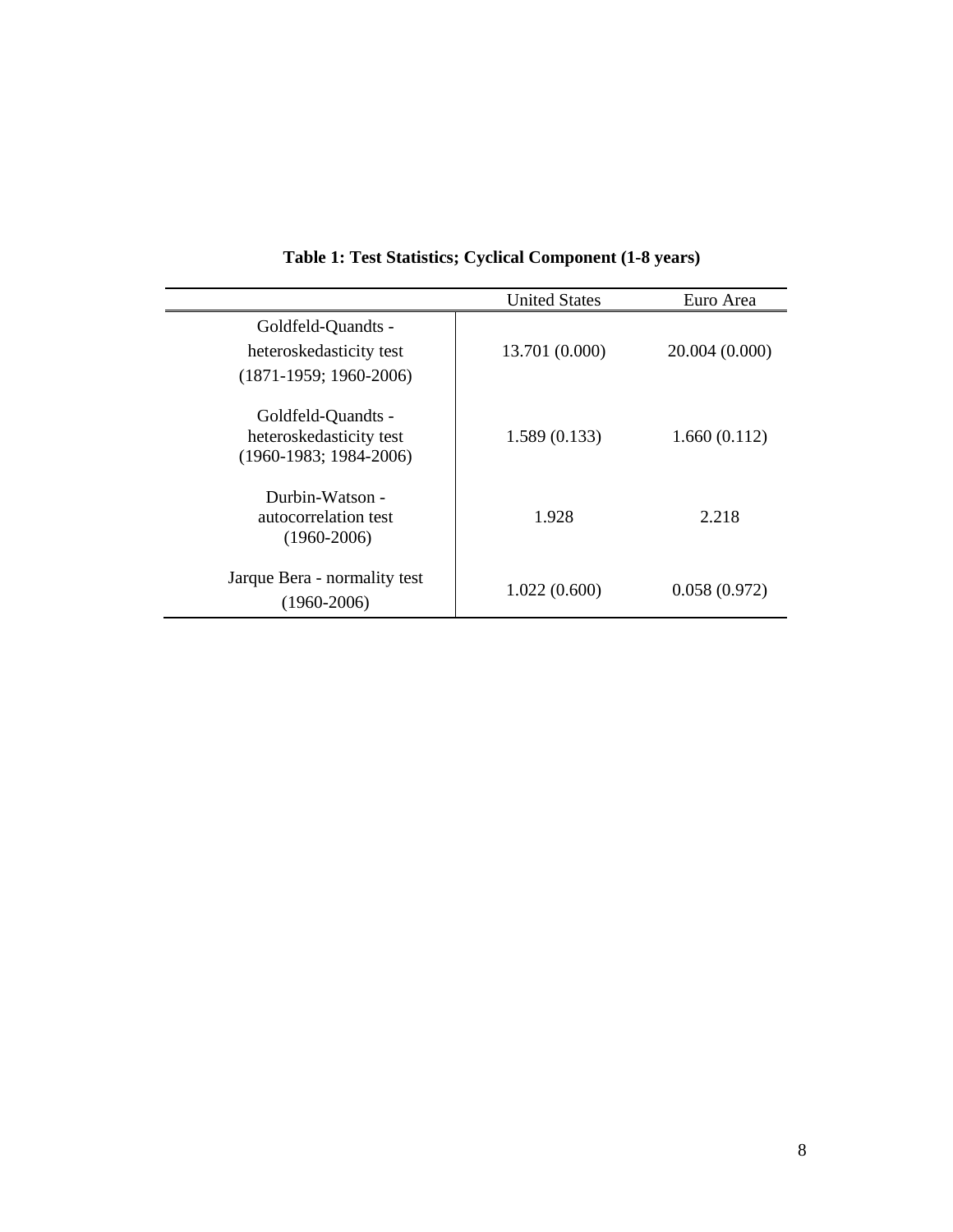

**Figure 1: Original CO2 Growth Rates; United States and the European Union 1871-2006**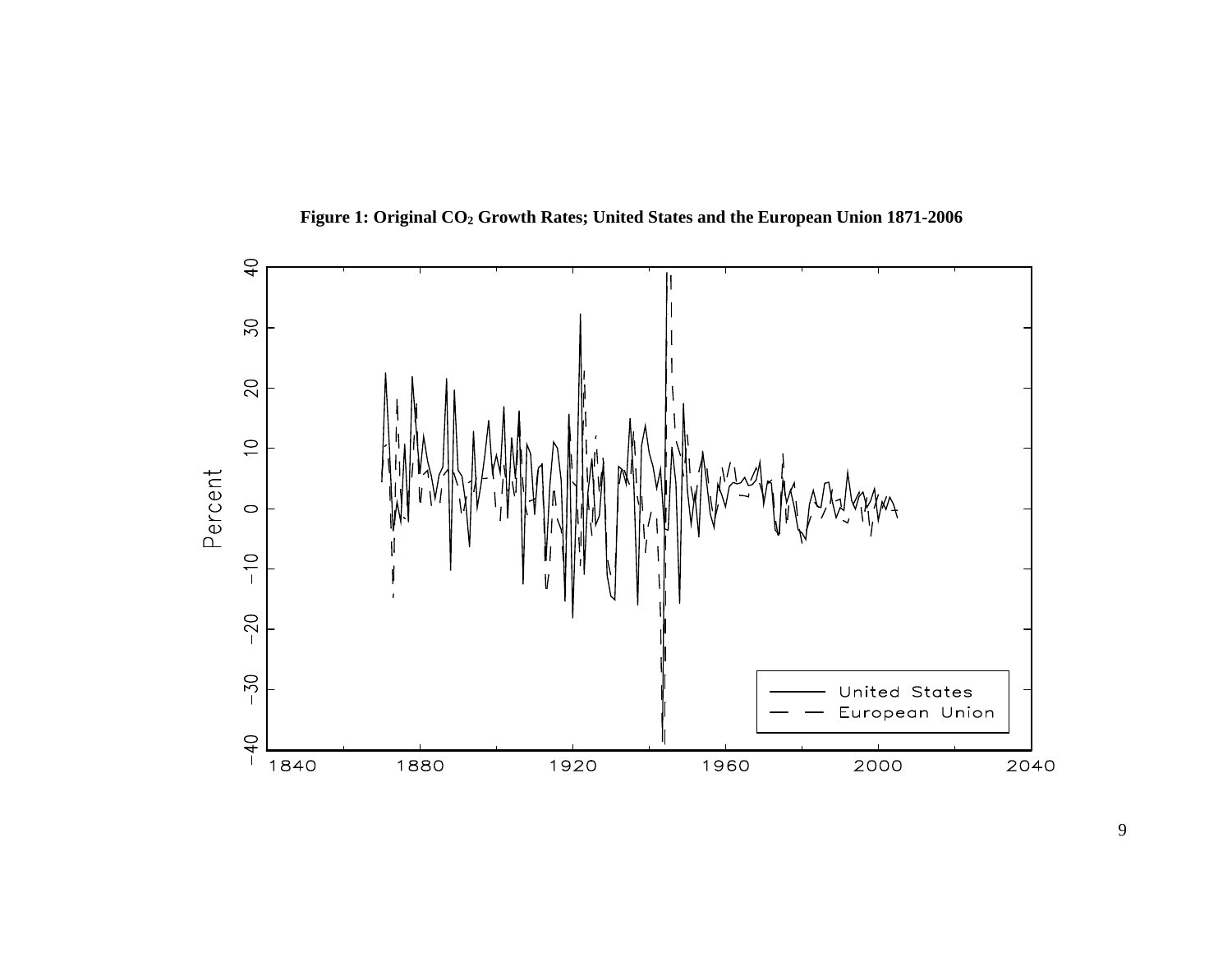

**Figure 2: Decomposed CO2 Growth Rates; United States and the European Union 1871-2006**